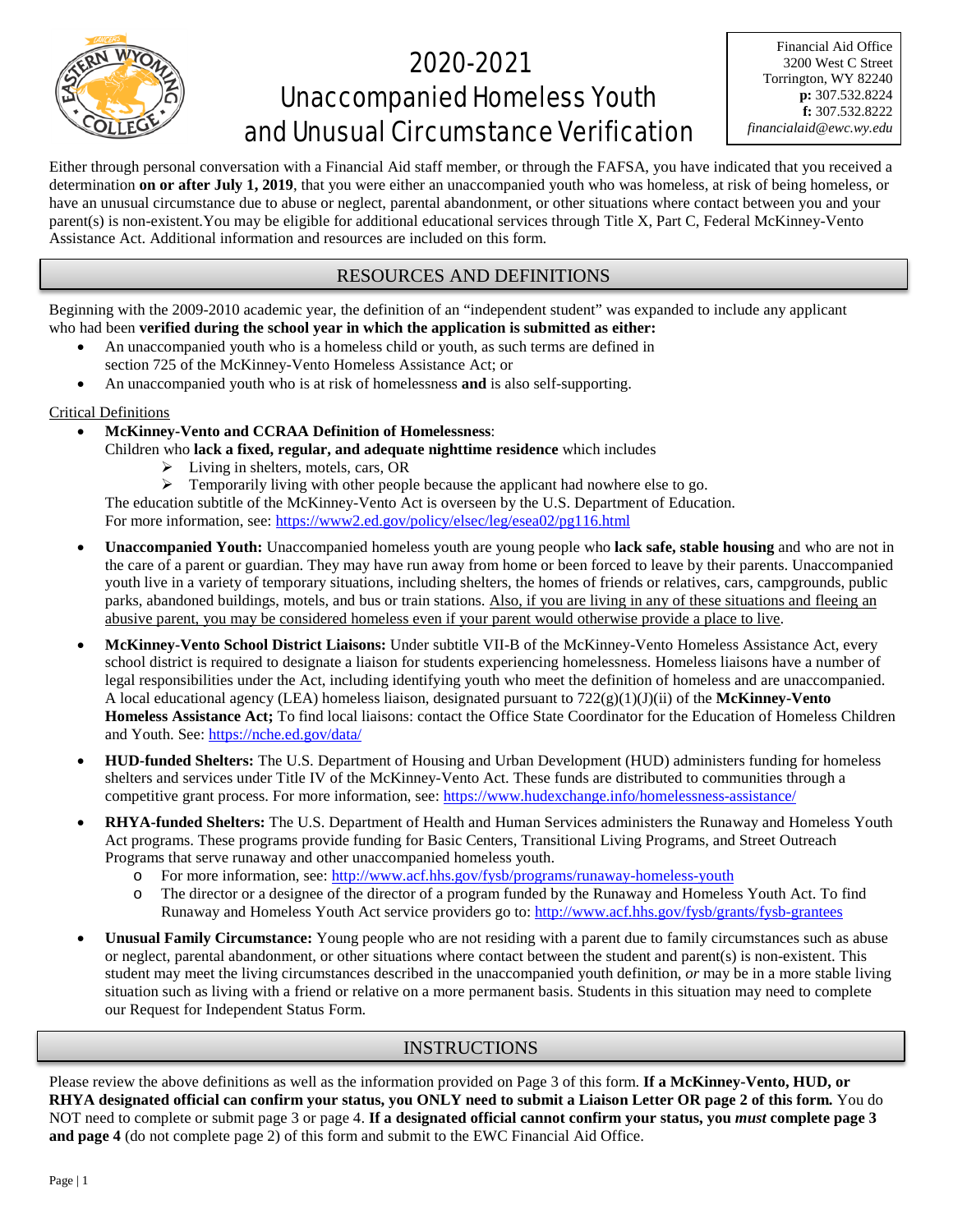

## 2020-2021 Unaccompanied Homeless Youth Verification Form

*For the Purposes of Federal Financial Aid*

## **This form is to be completed by a designated official**

| I am providing this letter of verification as a (check one): |  |
|--------------------------------------------------------------|--|
|--------------------------------------------------------------|--|

A McKinney-Vento School District Liaison

 $\Box$  A director or designee of a HUD-funded shelter *(shelter name)*:

A director or designee of a RHYA-funded shelter *(shelter name)*:\_\_\_\_\_\_\_\_\_\_\_\_\_\_\_\_\_\_\_\_\_\_\_\_\_\_\_\_\_\_\_\_\_\_\_\_\_\_\_

This letter is to confirm that \_\_\_\_\_\_\_\_\_\_\_\_\_\_\_\_\_\_\_\_\_\_\_\_\_\_\_\_\_\_\_\_\_\_\_\_\_\_\_\_\_\_\_\_\_\_\_\_\_\_was: *Print student name*

**an unaccompanied homeless youth after July 1, 2019.**

*After July 1, 2019, the student listed above was living in a homeless situation, as defined by Section 725 of the McKinney-Vento Act, and was not in the physical custody of a parent or guardian.* 

 **an unaccompanied, self-supporting youth at risk of homelessness after July 1, 2019.** *After July 1, 2019, the student listed above was not in the physical custody of a parent or guardian, provides for his/her own living expenses entirely on his/her own, and is at risk of losing his/her housing.* 

As per the College Cost Reduction and Access Act (Public Law 110-84), I am authorized to verify this student's living situation. No further verification by the Financial Aid Administrator is necessary. Should you have additional questions or need more information about this student, please contact me at the number listed below.

| <b>Authorized Signature</b> | Date         |
|-----------------------------|--------------|
|                             |              |
| Print Name                  | Phone Number |
|                             |              |
| Title                       |              |
|                             |              |
| Agency                      |              |
|                             |              |

## **Return completed form to:**

## **Eastern Wyoming College**

Financial Aid Office 3200 West C Street Torrington, WY 82240 (307) 532-8224 or 1-866-327-8996 Ext 8224 Fax: (307) 532-8222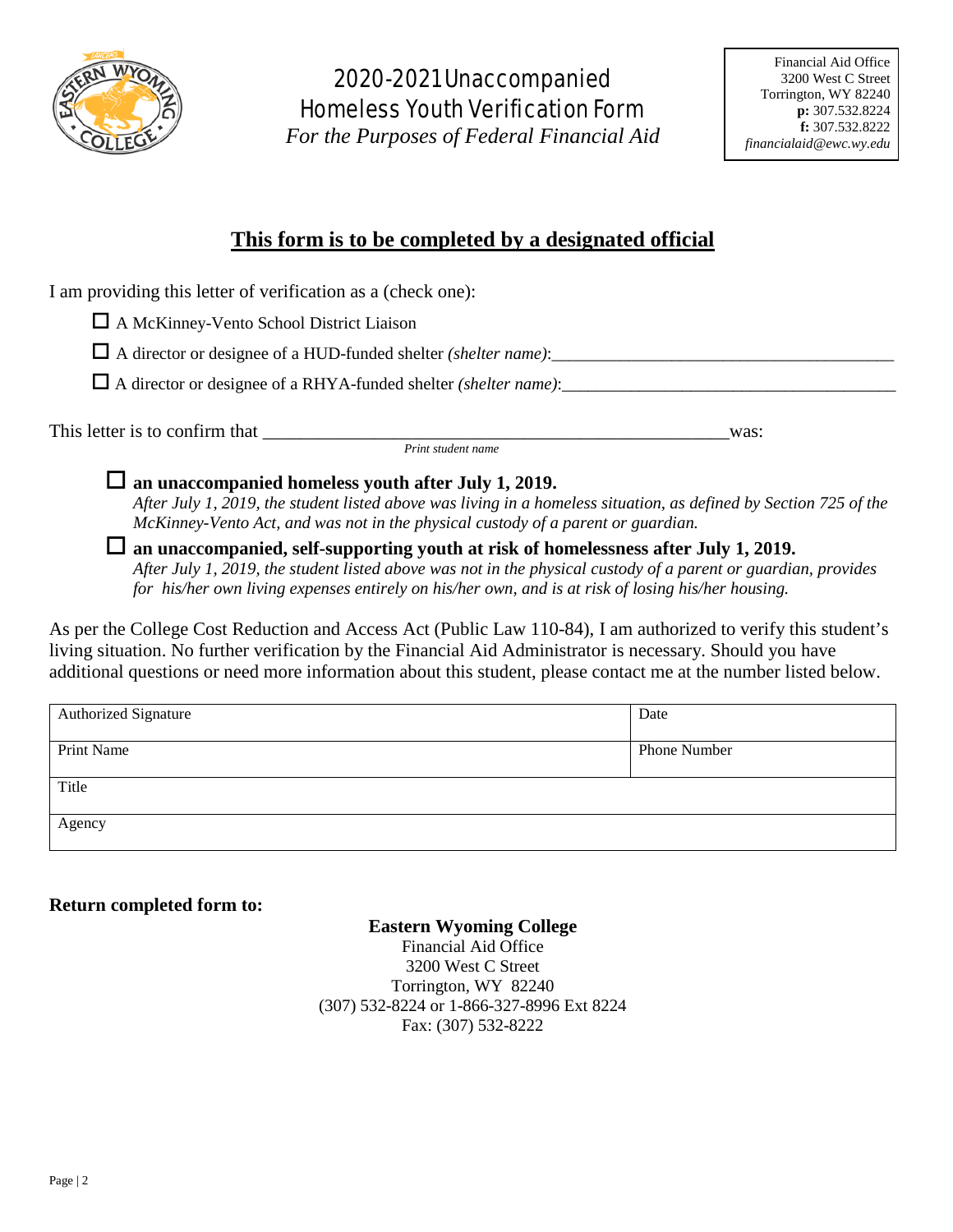

# 2020-2021 Unaccompanied Homeless Youth and Unusual Circumstance Verification

### REQUIRED DOCUMENTATION

Please review the "Resources and Definitions" section. Once you have determined which definition/circumstance most closely relates to your situation, please submit the required documentation for one of the following:

- 1. **A McKinney-Vento, HUD, or RHYA designated official can confirm your status.** If a designated official can verify your status as an unaccompanied homeless youth OR an unaccompanied, self-supporting youth at risk of **homelessness on or after July 1, 2019,** please submit one of the following:
	- An Unaccompanied Homeless Youth Verification Form (provided on page 2) completed by a designated official, **OR** o *You do NOT have to complete page 3 or page 4 if you utilize this option. Just submit page 2.*
	- A McKinney-Vento Homeless Liaison Letter provided by a designated official. The letter *must* be on official letterhead. o *You do NOT have to submit this form if you utilize this option. Just submit the letter.*
- 2. **A designated official cannot confirm your status.** If a designated official **cannot** verify your status as an unaccompanied homeless youth, an unaccompanied, self-supporting youth at risk of homelessness, *or* as a youth who has an unusual family circumstance, please submit this completed form along with the following:
	- $\Box$  A typed (or neatly hand-written), signed statement that explains in detail to the extreme, the unique, and/or unusual family circumstances that prevent you from obtaining/providing parent information for your financial aid application.
	- $\Box$  A signed statement from a third party who is knowledgeable of your family situation and can verify the reason you are unable to provide your parents' information. Appropriate third-party statements are from clergy, school counselors, teachers or similar professionals. This third party should be someone unrelated to you. The statement should be on **letterhead and should list the person's relationship to you and a contact number.**
	- If you are living with a friend or relative (rather than living on your own), provide a signed statement from that friend or relative confirming your living situation and any knowledge they have about your circumstances. The statement should include the person's relationship to you and a contact number.
	- $\Box$  DO NOT COMPLETE THE UNACCOMPANIED HOMELESS YOUTH VERIFICATION FORM ON PAGE 2.

\* **Please note:** students whose circumstances most closely relate to Option 2 are not guaranteed approval as an Independent Student. Documentation will be reviewed, and the Financial Aid Office may request additional information or an appeal to determine eligibility.

### **PLEASE NOTE: PAGE 3 AND PAGE 4 ONLY NEED TO BE COMPLETED BY STUDENTS WHOSE STATUS CANNOT BE CONFIRMED BY A DESIGNATED OFFICIAL.**

## STUDENT INFORMATION

| Last Name                                                                                                                                                          | <b>First Name</b>                    |     | M.I.           | <b>EWC Student ID Number</b>     | Social Security Number (last four digits) |  |  |  |
|--------------------------------------------------------------------------------------------------------------------------------------------------------------------|--------------------------------------|-----|----------------|----------------------------------|-------------------------------------------|--|--|--|
| Current Mailing Address <i>(include apartment number)</i> if you have one                                                                                          |                                      |     | E-mail Address |                                  |                                           |  |  |  |
| City, ST, Zip                                                                                                                                                      |                                      |     |                | Phone Number (include area code) |                                           |  |  |  |
| <b>HOUSEHOLD INFORMATION</b>                                                                                                                                       |                                      |     |                |                                  |                                           |  |  |  |
| I rent/own my own home.<br>ப<br>List information for the people in your current household. Attach a separate sheet if necessary.<br>I do NOT rent/own my own home. |                                      |     |                |                                  |                                           |  |  |  |
|                                                                                                                                                                    | <b>Full name of household member</b> | Age |                | <b>Relationship to student</b>   | <b>College attending/employer</b>         |  |  |  |
|                                                                                                                                                                    |                                      |     |                | Self                             | <b>EWC</b>                                |  |  |  |
|                                                                                                                                                                    |                                      |     |                |                                  |                                           |  |  |  |
|                                                                                                                                                                    |                                      |     |                |                                  |                                           |  |  |  |
|                                                                                                                                                                    |                                      |     |                |                                  |                                           |  |  |  |
|                                                                                                                                                                    |                                      |     |                |                                  |                                           |  |  |  |